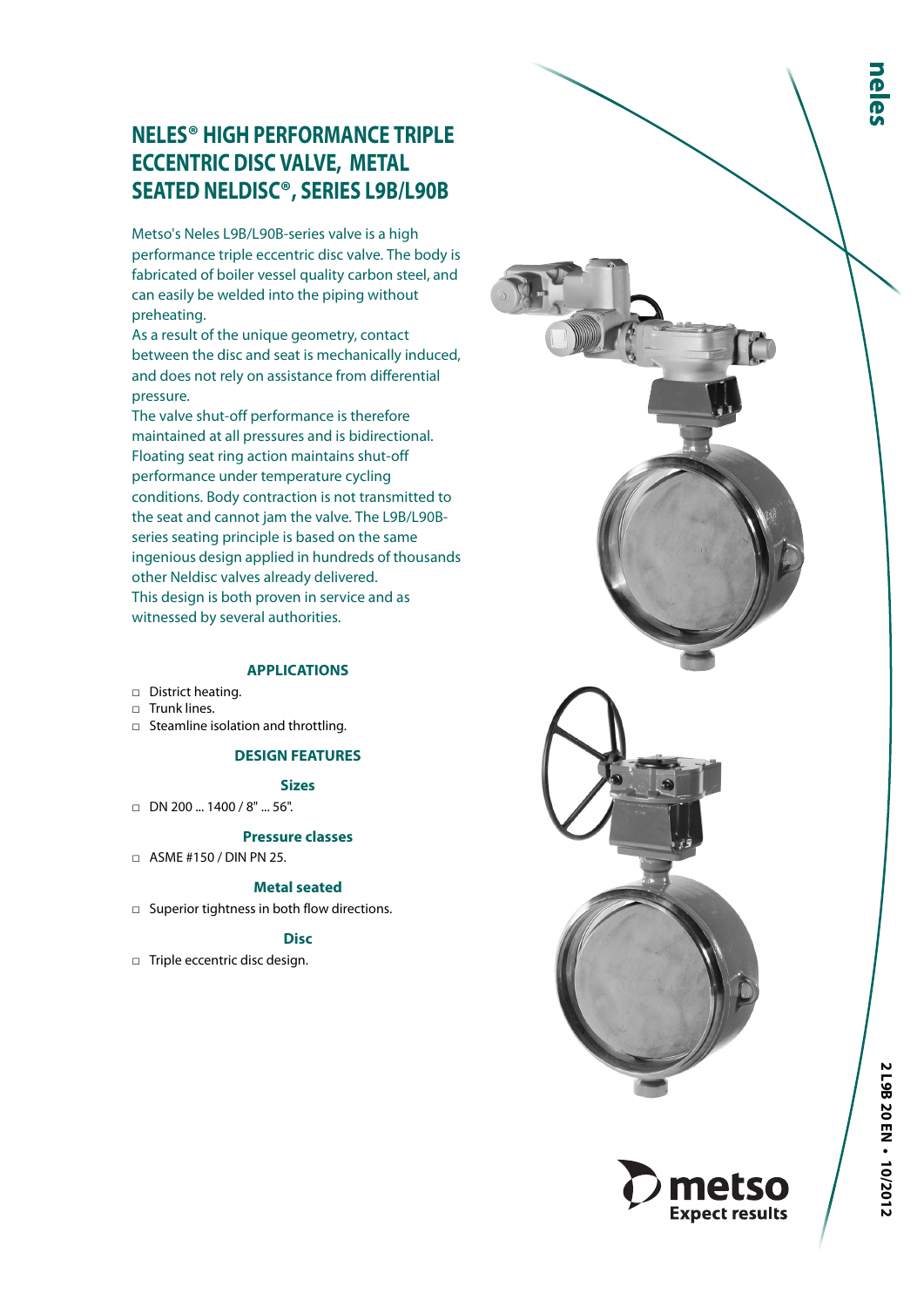#### **ASSEMBLY DRAWING**



#### **PARTS LIST**

| <b>ITEM</b>    | QTY            | <b>PART DESCRIPTION</b> | <b>MATERIAL</b>                                                                                   |  |  |  |
|----------------|----------------|-------------------------|---------------------------------------------------------------------------------------------------|--|--|--|
|                |                | Body                    | Steel                                                                                             |  |  |  |
| $\overline{2}$ |                | Body ring               | Steel                                                                                             |  |  |  |
| 3              |                | <b>Disc</b>             | Stainless steel                                                                                   |  |  |  |
| 4              |                | Seat ring               | DN 200-600<br>Ni-Fe-base superalloy + Hard chrome<br>Stainless steel + Hard chrome<br>DN 700-1400 |  |  |  |
| 9              |                | Bushing                 | Stainless steel                                                                                   |  |  |  |
| 10             |                | <b>Blind flange</b>     | <b>Steel</b>                                                                                      |  |  |  |
| 11             |                | Drive shaft             | Stainless steel                                                                                   |  |  |  |
| 12             |                | Shaft                   | Stainless steel                                                                                   |  |  |  |
| 13             |                | Key                     | Stainless steel                                                                                   |  |  |  |
| 14             | 3              | Pin                     | Stainless steel                                                                                   |  |  |  |
| 15             | 2              | Bearing                 | PTFE on stainless steel net                                                                       |  |  |  |
| 21             | $\overline{2}$ | O-ring                  | Ethylene propylene rubber (EPDM)                                                                  |  |  |  |
| 22             | 2              | O-ring                  | Ethylene propylene rubber (EPDM)                                                                  |  |  |  |
| 29             |                | Identification plate    | Stainless steel                                                                                   |  |  |  |
| 40             |                | Lock ring               | Steel                                                                                             |  |  |  |
| 41             |                | Support ring            | Steel                                                                                             |  |  |  |

#### **NELDISC TRIPLE ECCENTRIC SEATING PRINCIPLE**

The disc of the valve is machined to close tolerances to create an elliptical shape similar to an oblique slice taken from a solid metal cone. When the valve is closed, the elliptical disc at the major axis displaces the seat ring outward, causing the seat ring to contact the disc at the minor axis. When the valve is opened, the contact is released and the seat ring returns to its original circular shape.

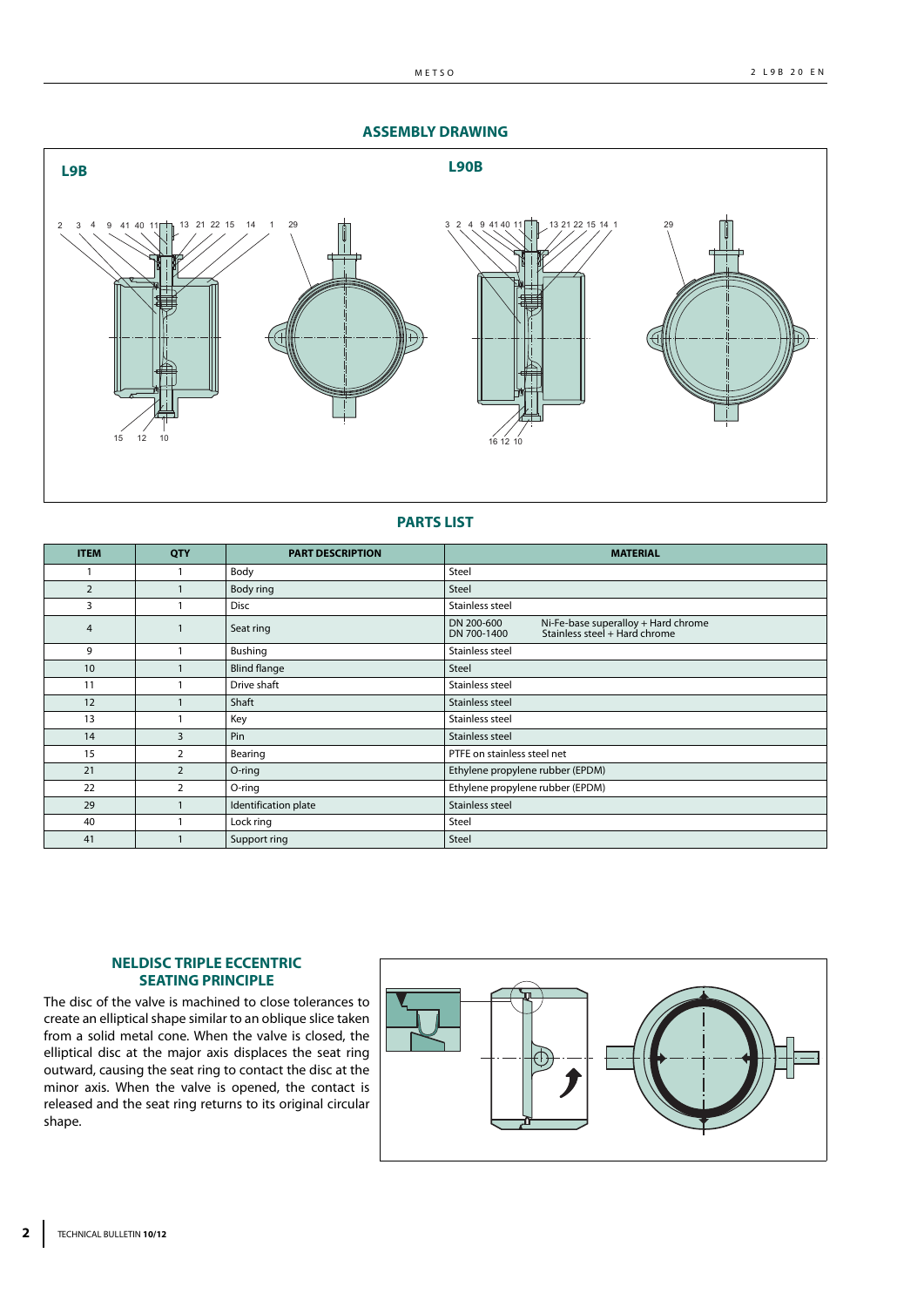### **TECHNICAL SPECIFICATION**

| Product type:                               | High performance<br>triple eccentric disc valve.<br>Metal seated.<br>Welding ends. | Seat:<br>Shafts: | DN 200  600 ASTM B 424<br>(Incoloy 825).<br>DN 700  1400 AVESTA 248 SV<br>(W. no 1.4418).<br>AISI 329 (SS 14 2324).                                           |
|---------------------------------------------|------------------------------------------------------------------------------------|------------------|---------------------------------------------------------------------------------------------------------------------------------------------------------------|
| Pressure ratings                            |                                                                                    |                  |                                                                                                                                                               |
| Body:                                       | PN 25.                                                                             | Bearings:        | $PTFE + AISI 316$ net.                                                                                                                                        |
| Trim:                                       | ASME Class 150/PN 20.                                                              |                  |                                                                                                                                                               |
|                                             |                                                                                    | Options:         | Adjustable graphite gland packing.                                                                                                                            |
| Size range:                                 | DN 200  1400/8"  56".                                                              |                  | Adjustable teflon gland packing.                                                                                                                              |
| Temperature range:                          | Standard $+150$ °C.                                                                | Certification:   | EN 10204-2.2 material certificates<br>for body.                                                                                                               |
|                                             | High temperature $+250$ °C.                                                        |                  | Tightness test certificate.                                                                                                                                   |
| Design standards<br>Valve:<br>Welding ends: | ASME B16.34 -1988.<br>Compatible with ASME B16.25 and<br>DIN 2559 Blatt 1 Form 22. | Valve testing:   | Each valve undergoes a shell test and<br>a seat test. The shell test pressure<br>is 1.5xPN. The seat test pressure<br>is 1.1xPN. The test medium is inhibited |
| Standard materials                          |                                                                                    |                  | water.                                                                                                                                                        |
| Body:                                       | L9B - DIN 1629 - 1.0421 (St 52.0).                                                 |                  |                                                                                                                                                               |
|                                             | L90B - DIN 17155 - 1.0425 (HII).                                                   | Valve tightness: | Bidirectionally ISO 5208 Rate D or                                                                                                                            |
| Disc:                                       | ASTM A351 gr. CF8M<br>DN 700  1400 ASTM A 216 gr. WCB optional                     |                  | ANSI Class V.                                                                                                                                                 |

## **DIMENSIONS**



|               | <b>Dimensions, mm</b> |     |       |           |     |      |       |     | <b>STANDARD</b><br><b>WELD ENDS</b> |       |     |     |     |                  |     |                                                          |                                                 |        |      |
|---------------|-----------------------|-----|-------|-----------|-----|------|-------|-----|-------------------------------------|-------|-----|-----|-----|------------------|-----|----------------------------------------------------------|-------------------------------------------------|--------|------|
| <b>TYPE</b>   | DN/øD                 | A   | øB    | <b>B1</b> | c   | Е    | ?M    | N   | øΟ                                  | P     | R   | R1  | u   | $\boldsymbol{x}$ | v   | $\boldsymbol{\varnothing}$ S=Pipe<br>outside<br>diameter | <b>T=Suitable</b><br>for pipe wall<br>thickness | $c_v$  | kg   |
| L9B200        | 200                   | 200 | 241   | 311       | 161 | 326  | 6.35  | 46  | 25                                  | 27.8  | 136 | 46  | M12 | 110              | 32  | 219                                                      | $4.8 - 6.4$                                     | 3050   | 30   |
| L9B250        | 250                   | 210 | 298.5 | 378.5     | 190 | 372  | 6.35  | 51  | 30                                  | 32.9  | 161 | 51  | M12 | 130              | 32  | 273                                                      | $4.8 - 6.4$                                     | 4870   | 40   |
| L9B300        | 300                   | 210 | 343   | 423       | 223 | 412  | 9.52  | 58  | 35                                  | 39.1  | 168 | 58  | M12 | 130              | 32  | 324                                                      | $5.2 - 7.1$                                     | 7300   | 55   |
| L9B350        | 350                   | 240 | 394   | 478       | 252 | 468  | 9.52  | 68  | 40                                  | 44.2  | 188 | 68  | M16 | 160              | 40  | 356                                                      | $5.2 - 7.1$                                     | 10500  | 80   |
| L9B400        | 400                   | 270 | 445   | 529       | 284 | 510  | 12.70 | 80  | 45                                  | 50.4  | 200 | 80  | M16 | 160              | 40  | 406                                                      | $5.2 - 7.1$                                     | 13700  | 130  |
| L9B500        | 500                   | 290 | 546   | 646       | 350 | 606  | 12.70 | 90  | 55                                  | 60.6  | 230 | 90  | M20 | 160              | 55  | 508                                                      | $6.3 - 8.0$                                     | 21900  | 190  |
| L9B600        | 600                   | 330 | 660   | 760       | 430 | 745  | 19.05 | 119 | 70                                  | 78.2  | 292 | 112 | M27 | 230              | 90  | 610                                                      | $6.3 - 8.0$                                     | 31000  | 260  |
| L90B700/600   | 700/600               | 350 | 720   | 836       | 430 | 792  | 19.05 | 119 | 70                                  | 78.2  | 292 | 112 | M27 | 230              | 90  | 711                                                      | $7.9 - 9.5$                                     | 27800  | 360  |
| L90B800/700   | 800/700               | 380 | 821   | 941       | 550 | 892  | 22.23 | 146 | 85                                  | 96.4  | 326 | 146 | M27 | 230              | 90  | 813                                                      | $7.9 - 9.5$                                     | 35300  | 530  |
| L90B900/800   | 900/800               | 410 | 922   | 1042      | 600 | 1007 | 22.23 | 156 | 95                                  | 104.8 | 371 | 151 | M33 | 330              | 120 | 914                                                      | $8.8 - 10.3$                                    | 48000  | 710  |
| L90B1000/900  | 1000/900              | 440 | 1027  | 1172      | 645 | 1060 | 25.40 | 180 | 105                                 | 116.1 | 377 | 157 | M33 | 330              | 120 | 1016                                                     | $9.5 - 11.1$                                    | 59500  | 900  |
| L90B1200/1000 | 1200/1000             | 500 | 1230  | 1375      | 735 | 1150 | 31.75 | 205 | 120                                 | 133.8 | 377 | 157 | M33 | 330              | 120 | 1219                                                     | 11.9-13                                         | 74300  | 1250 |
| L90B1400/1200 | 1400/1200             | 560 | 1440  | 1640      | 895 | 1370 | 38.1  | 250 | 150                                 | 166.6 | 430 | 180 | M36 | 400              | 160 | 1422                                                     | 12.0-14.0                                       | 104000 | 2150 |